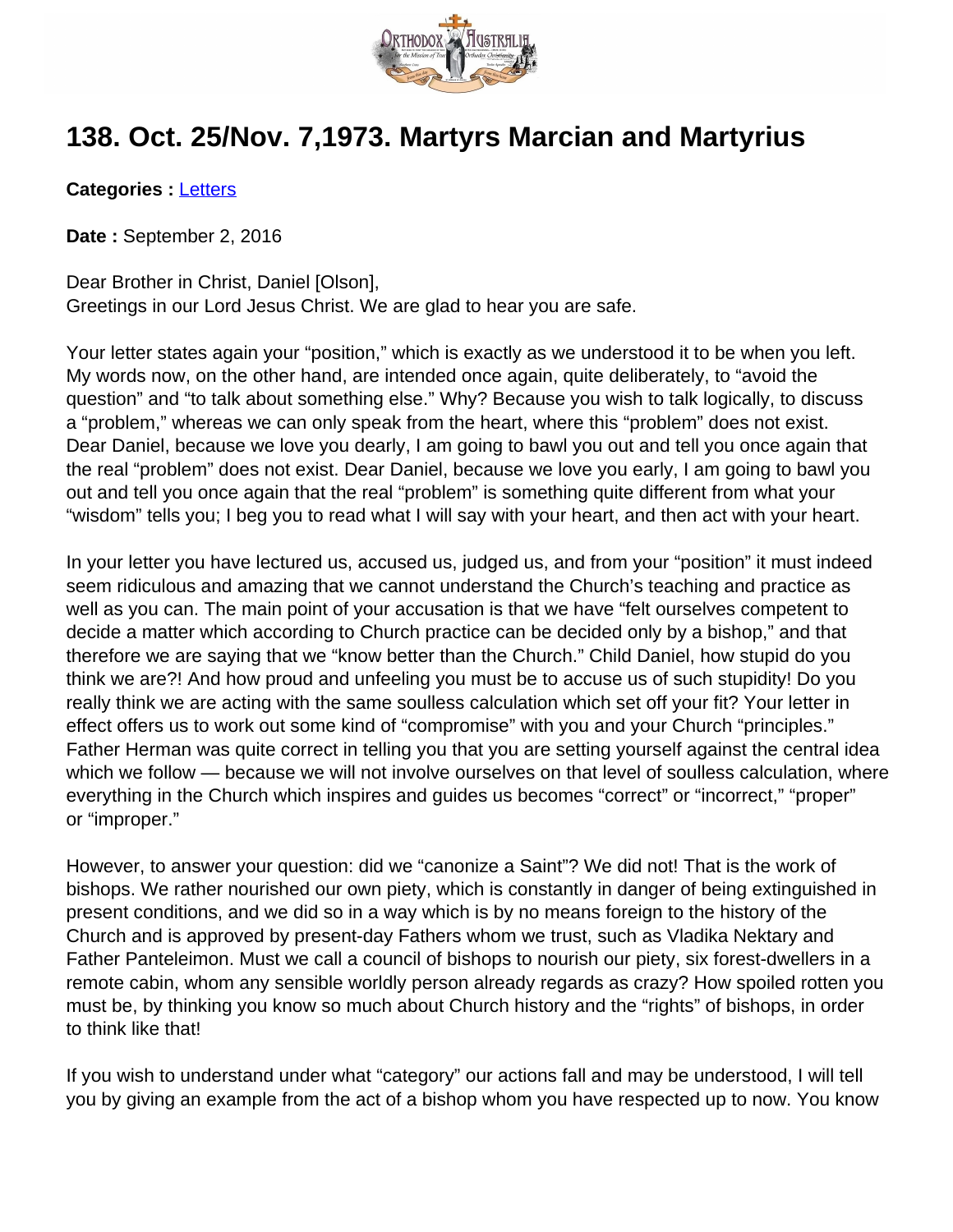

the "secret" which we share with Bishop Nektary, precisely because he did here just what you accuse us of doing. He did not do it in his capacity of bishop, because he does not have episcopal jurisdiction over this piece of land. He did it solely out of love for a Saint, and out of grief over the realization that political and other worldly considerations have made cold the hearts of those, including bishops, who should already be glorifying this Saint; and in doing it he likewise followed the apparently "uncanonical" act of Father Panteleimon, which he applauded. (You must realize, by the way, that by your present behavior you have fallen out of oneness of mind not only with us, but also with Fr. Panteleimon and Vladika Nektary, because you know better what the Church teaches than any of us, and you have judged us all.

And now I must shock your "principles" even more, in order that you will finally understand what is at stake: Vladika Nektary's act (or rather, acts, for he has repeated it) was done with full knowledge that his own ruling bishop would certainly not approve if he knew of it, but on the contrary would give him great trouble if he heard of it. What?! Does Vladika Nektary, whom you have regarded as "holy," know so much less of Church "principles" than Daniel Olson, that he would dare to usurp the "competence" of his own ruling bishop? Or does he place himself "above" Church principles?! ? you fool, if you dare to think like this! He acted "secretly" — precisely because those who should be shouting the praises of a newly-revealed Saint are silent due to the political considerations and cold hearts that reign in our midst; and if it were not for such loving hearts which beat with holy Orthodoxy, the fire of true Orthodoxy would be completely absent from our midst today. In future, we trust in God, the loving zealous acts of such men (which of course are not at all "uncanonical" because they have nothing to do with any canons whatever) whether they be hierarchs or priests or monks or simple laymen, will be praised and lauded by the whole Church, because throughout the Church's history these are the stuff of which Orthodoxy is made in practice.

If you wish to know the "principle" on which Vladika Nektary (and others who practice living Orthodoxy) have acted, and that which inspires even us poor ones just to go on under an extremely difficult and unfavorable spiritual climate (which you cold heart does not even see) — it is the principle of catacombness, of nourishing in secret those sprouts of true Orthodoxy which are not being encouraged in official Orthodox circles.

(Even if you do not understand all this, nonetheless I must strictly forbid you to speak to anyone of anything I have said in connection with Vladika Nektary, which is a strict secret among those who think as he; if you speak of it to anyone, you are his and our betrayer.)

Our dear brother: yes, we fervently desire the return to us of you, our lost sheep, because we really do believe that this place was given to you to work out your salvation, and that your salvation in the world, especially with your cold heart and calculating mind, and with ?? one to humble you in love, is dubious. But you yourself must make the effort to return to the oneness of soul with us which you left with your calculating "principles." But you must have trust in us, with entire resolution and commitment — not with your mind, as you seem to think, but with your heart. The trust of the mind is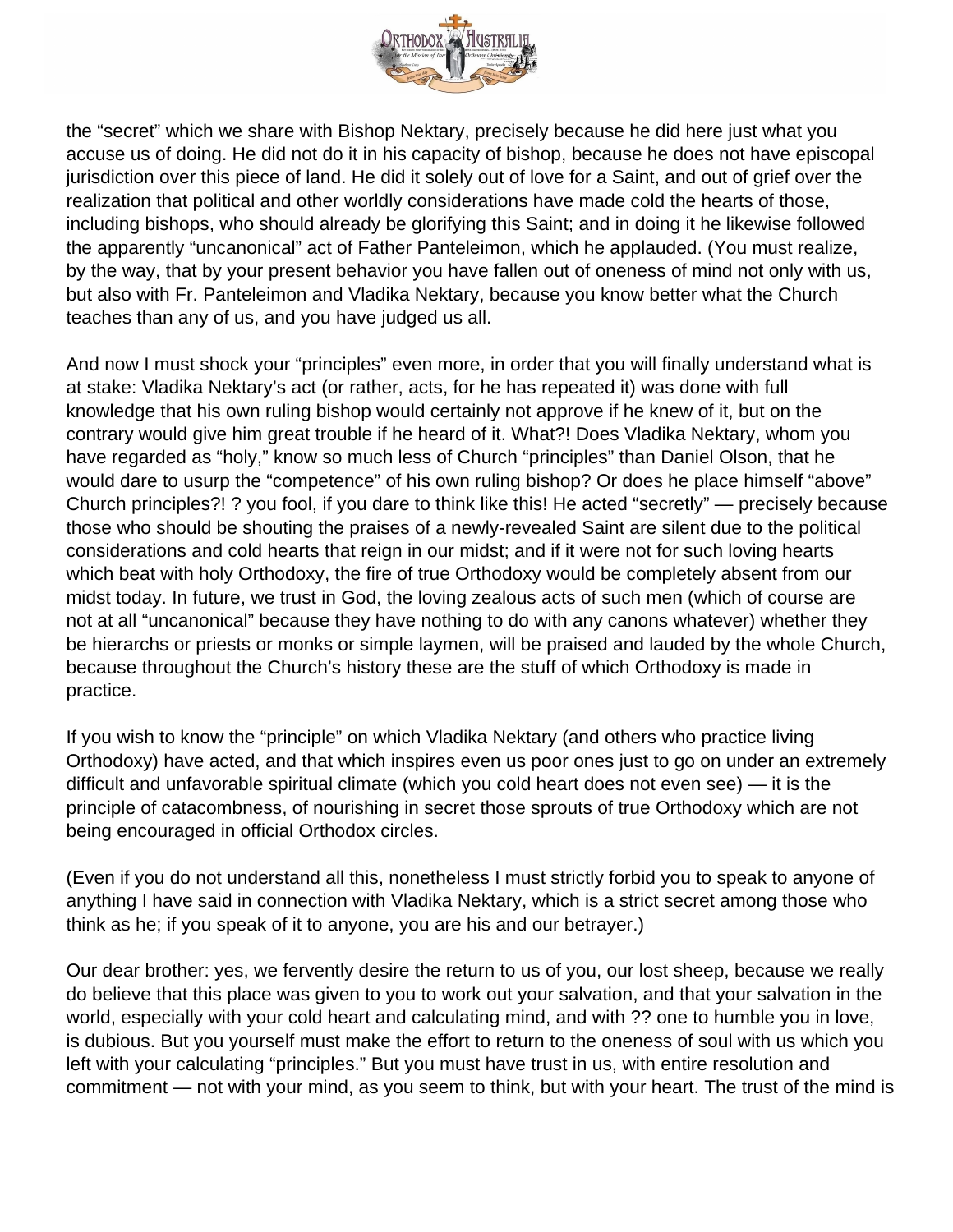

merely calculation ("do they really know better than I do, or not?"); but the trust of the heart is selfsacrificing devotion, that path of commitment upon which you entered some months ago, and which you now wish so easily to abandon, without having offered yourself as a sacrifice to God.

You say that you wish to "work out your differences" with us. I will give you an example of how that is done — with the heart and not with the mind. Four years ago Fr. Panteleimon visited us, before the canonization of St. Herman. We asked him to serve a panikhida for him, and he replied that he simply couldn't serve a panikhida for someone to whom his community prays as a Saint. Behold, a "difference" between us and Fr. Panteleimon — and we rejoiced! And how did we work out our "difference," even as we were rejoicing over it? Fr. Panteleimon served a panikhida for "Monk Herman" — but he prayed for the newly-reposed Jordanville Monk Herman, while we prayed for Fr. Herman of Alaska — to whom for a long time we had already sung the troparion, magnification, and akathist. (How inconsistent" of us!) And how "inconsistent" for Vladika John to end his panikhidas for Fr. Herman with the magnification to him! And how "inconsistent" that we both glorify Elder Nazarius and pray for his Repose! What kind of "canonization" is that?!

Come to your senses, child Daniel! You have trapped yourself in a satanic net of "principles" which you are too cold and stupid to know how to apply; and yet you think yourself smart and worthy enough to do so.

If your heart responds to this that I have said, then return to us with tears and repentance that you fell away from unity with us through your accursed calculating logic, which is not at all based on "principles" but on pride, and which does not at all join you to the mind of the Church, but on the contrary separates you from it. However, we must tell you straight: we can give you no "answer" to the "problem" you imagine you have with us; you will simply have to trust us and wholeheartedly accept our judgment — or else there is no hope that you will ever attain humility, or even desire it. There can be no "compromise" on the petty point you raised, because we simply refuse to think in those terms, and we will continue to follow our heart right up to the time we are persecuted and banished for it; and if we ever did agree to begin thinking in those terms and "calculating" together with you, we would precisely then lose just what attracted you to us in the first place, about which you are evidently not very much aware.

If you return to us, it must not be a "gentlemen's agreement" or "concordat" whereby each of us jealously guards his opinions, but rather by a wholehearted commitment to travel the path of humbleness and oneness of soul with us. Out of love for Christ we must continue to try to humble you, according to your strength, which so far has been very little. You are very proud, and up to now you have set a limit and condition to your humility: you will accept being humbled only if it can be proved to you that you are "wrong" of have done something "improper." Now you must strive harder to enter into true humility and not think you "know better" about the conditions of collecting firewood or transporting ladders, or whether you should be bawled out for your transgressions immediately or later: in fact, it is because you would not give up your own will and understanding on such petty points that you were caught in the devils nets on the "principles" which caused you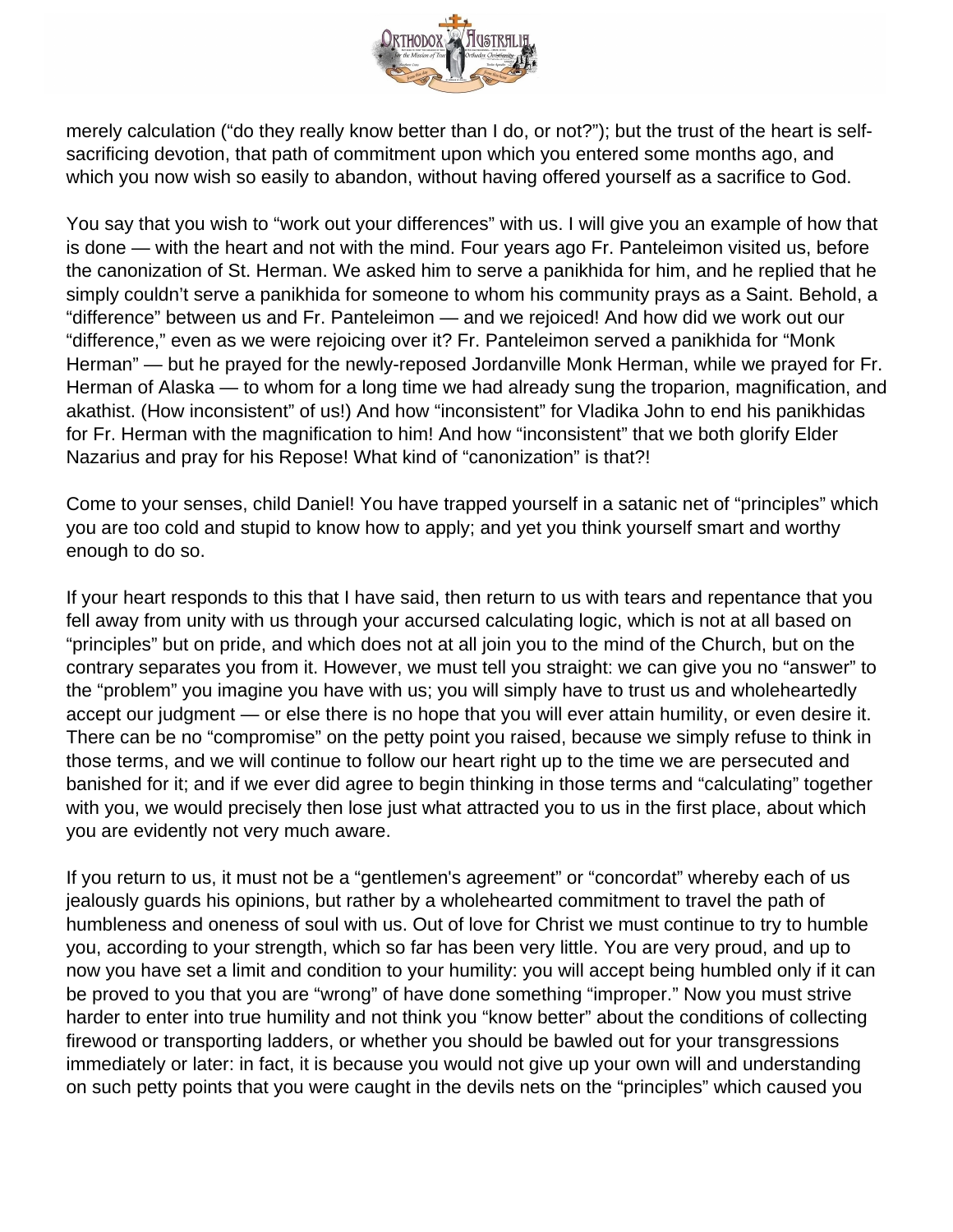

to grow cold, judge us, and walk away from us. It is this pride also which allowed tne devil to get into your heart when the Kursk Icon came and reduce you to a state of total unfeelingness.

Daniel, God gave us to you to help fight your pride; come to us in repentance and let us help you. By yourself you will only spend your whole life trying to preserve your soul, under the pretext of your understanding of Church "principles" and the like; and he who would preserve his soul will lose it. Only if you try to lose your soul for Christ, by really committing yourself, will you finally gain it.

I pray that these words will get through your stupid cold mind and speak to your heart, for despite their seemingly harsh tone, I assure you they are written from the heart. You have fallen into an extremely elementary trap of the devil, which has been repeated a million times in the history of Orthodoxy and monasticism. And the only way you can get out of this trap is humbly to recognize your own stupidity and trust in God and your brothers.

I close with a quote from St. Barsanuphius, in answer to a question of Abba Dorotheus (when he was a novice), which I copied out this morning:

Q: The thoughts which arise in me say: Go to a different place and there you will be saved.

A: Brother! May he be cursed who has sowed in your heart such thought of leaving this place because of the transgression of commandments here. This is the devil. He presents this to you under an appearance of truth, so that, having mocked you, he might make you an object of scandal for many, so that you might bear condemnation for them also.

You are being subjected to this for your negligence and vainglory. You say: "If I go away to a different place, there I will endure dishonor." But why is it that now, just as soon as you hear that your brother has said something against you, your heart is disturbed, and you do not wish that anyone should know of your transgression? To negligence and vainglory the demons also join their nets so as to cause your soul to perish. Be assured in the Lord, that if it were not for the help of God and the prayers of the true slaves of God who are in this place, you could remain even a year in the monastery. But just as a blind man sees nothing, so also you do not see the benefactions which God has shown you and continues to show by the prayers and the Saints. Beorhwe! Pay careful heed to yourself; labor against thoughts so as not to fall into negligence and vainglory, not to do anything according to your own will, and not to accept the thoughts and self-justification which arise in you: otherwise you will be subjected to a powerful fall. Know for sure, that wherever you might go, though you might go over the whole earth from end to end, nowhere will you receive such benefit as in this place. What an anchor is for a boat, such will be for you the prayers of the Fathers here. Acquire firmness, and it will remove from you familiarity in your relation with your near ones, which is the cause of all evils in a man. Leave off all outward care, and then you will freely serve God.